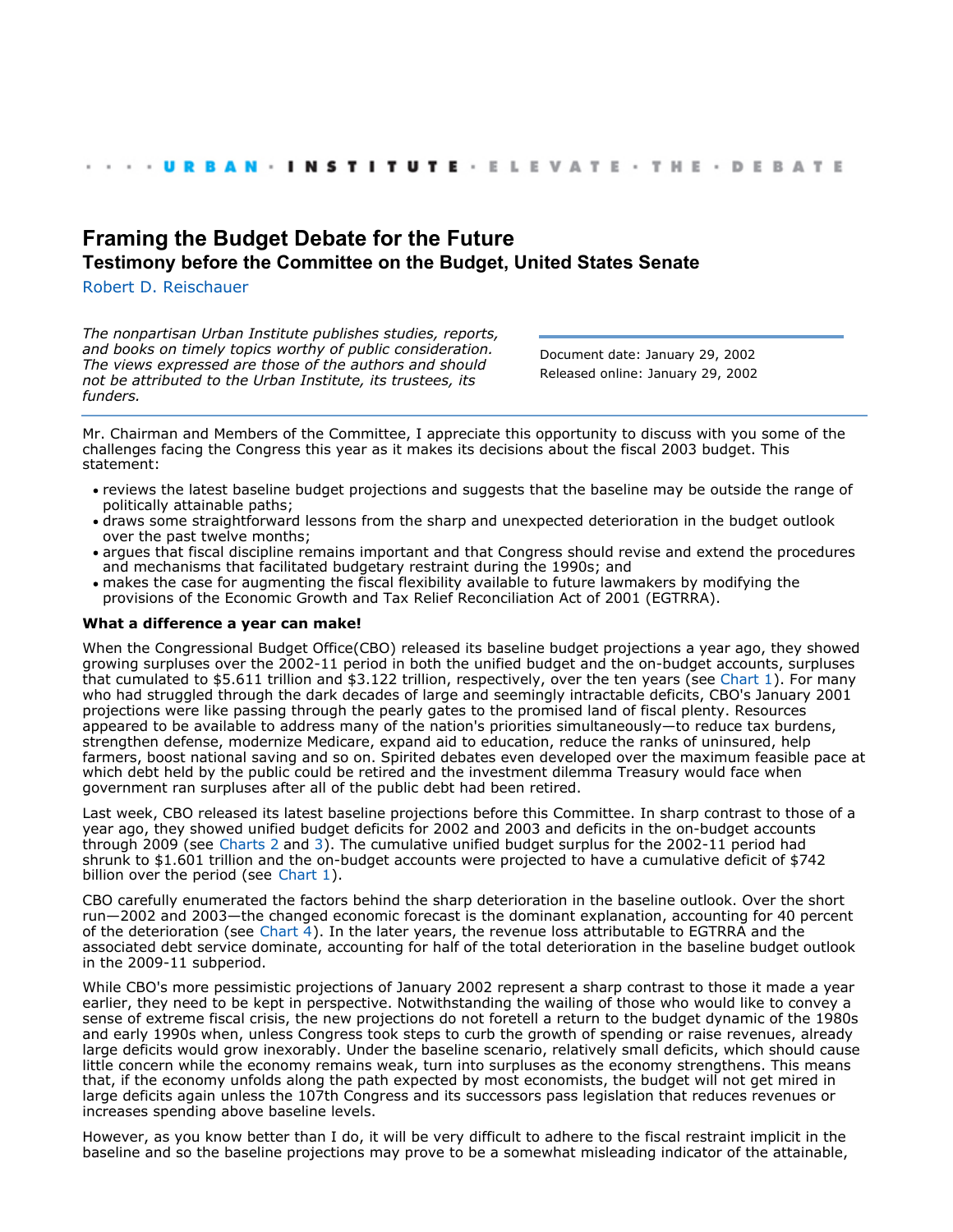let alone the likely, future budget outlook. Rarely have the policies underlying the baseline projections been as disconnected from the policy makers' agendas as they are today. The rules and conventions that govern the construction of the baseline budget appropriately do not take into account the partially completed business before the Congress, provisions of the tax code that expire but are likely to be extended, or initiatives with bipartisan support that seem highly likely to be enacted soon. A short list of such items before the 107th Congress would include the farm bill, a fiscal 2002 supplemental for defense and homeland security, extension of expiring provisions of the tax code, and adequate resources to cope with natural disasters. The rather sanguine picture that the CBO baseline portrays for the second half of the decade deteriorates moderately if one adds to the CBO baseline reasonable amounts for these priorities. This scenario is portrayed, in a very rough fashion, in Charts 1 through 3 by the bars and lines labeled "more realistic" projection. While the non-Social Security accounts remain in deficit throughout the projection period, small unified budget surpluses still characterize the second half of the ten-year projection period.

Abstracting from the uncertainty surrounding budget projections, even this picture is probably too optimistic. It does not encompass an economic stimulus package, the possibility that Congress might increase payments to Medicare providers above baseline levels as MedPAC has recommended, a Medicare prescription drug benefit, or added resources for defense, NIH, Amtrak, those without health insurance, and other perceived priorities. Of course, above-baseline spending in these areas could be financed by restraining spending in other programs below baseline levels and by closing so called tax loopholes. However, such tradeoffs are likely to be difficult in the current political environment where majorities are narrow and bipartisan consensus on policy matters elusive. In short, even without considering the unforeseen needs that inevitably will emerge as the decade unfolds, it will be a challenge just to maintain balance in the unified budget after the economy recovers from the recession.

### **Lessons from 2001**

The experience of the past 12 months provides a textbook example of the uncertainties inherent in budget projections and underscores why such projections should be used with utmost caution when pushing forward legislative agendas.

The budget outlook changed dramatically from that assumed in the January 2001 CBO baseline for three reasons. First, there was a deliberate, major policy change—the enactment of the Economic Growth and Tax Relief Reconciliation Act of 2001—in June. This legislation reduced revenues and increased debt service costs by some \$1.7 trillion over the 2002-11 period. It also preemptively provided beneficial fiscal stimulus to an economy that was sliding into recession and introduced considerable uncertainty in the future fiscal picture. This uncertainty derived from the act's failure to extend the many provisions of the tax code that expire between 2002 and 2010, its creation of two new provisions (AMT relief and a deduction for education expenses) that terminate at the end of 2004 and 2005, respectively, and its "Cinderella's coach" provision which has the tax code revert, not to a pumpkin, but to its pre-EGTRRA structure at midnight on December 31, 2010.

Second, contrary to the expectations of CBO, OMB and most economists in January 2001, the economy slid into a recession that the NBER has determined started in April 2001. The recession reduced the growth rate of nominal GDP for 2001 by 1.5 percentage points below CBO's expectations and caused a sharp drop in corporate profits. The continued slide in stock market values reduced capital gains realizations and the value of stock options. These developments depressed revenue growth.

In July, when the Bureau of Economic Analysis issued revised national income and product account figures, it lowered its estimates of nominal and real GDP growth, investment, productivity increases and corporate profits for the 1998-2000 period. These revisions have cause some economists, CBO included, to dampen a bit their expectations about the economy's long-run growth potential. Less robust growth in the short and long run has reduced projected levels of nominal GDP and future budget surpluses.

Finally, the terrorist attacks of September 11 caused a sharp shift in the nation's priorities. The needs associated with an active military engagement abroad, the destruction and loss of life in New York, the Pentagon, and Pennsylvania, and increased homeland security and anti-bioterrorism measures became paramount. The president and Congress responded by appropriating for fiscal 2001 and 2002 tens of billions of dollars above baseline levels to meet these new priorities. And these amounts were viewed as only a down payment on a longer-term commitment.

One clear lesson that can be drawn from the experience of 2001 is that there is no way to predict with certainty today the nature or magnitude of tomorrow's priorities. This suggests that, in long-run budget planning, Congress should leave a considerable margin of fiscal flexibility for future lawmakers. A second lesson is that the strength of the economy, which has such a crucial impact on the budget, is not only impossible to predict with any certainty over the long run but also can be difficult to forecast accurately even in the short run. This second bitter pill suggests that Congress should exercise caution in its budgetary decisions, especially when the economy seems to be approaching a peak or trough in the business cycle.

#### **Establishing a framework for the budget debate**

Not only has the budget outlook changed dramatically over the past year, but the consensus framework in which budget issues were debated has dissipated and some of the procedures that restrained profligate behavior during the 1990s have expired. These developments will make it more difficult to maintain fiscal discipline in the future. Nevertheless, for several reasons, fiscal restraint should remain an important, if not paramount, goal of policy makers. First, healthy growth and economic stability are more likely if the federal government is not running large and persistent budget deficits. Second, the nation will be better able to cope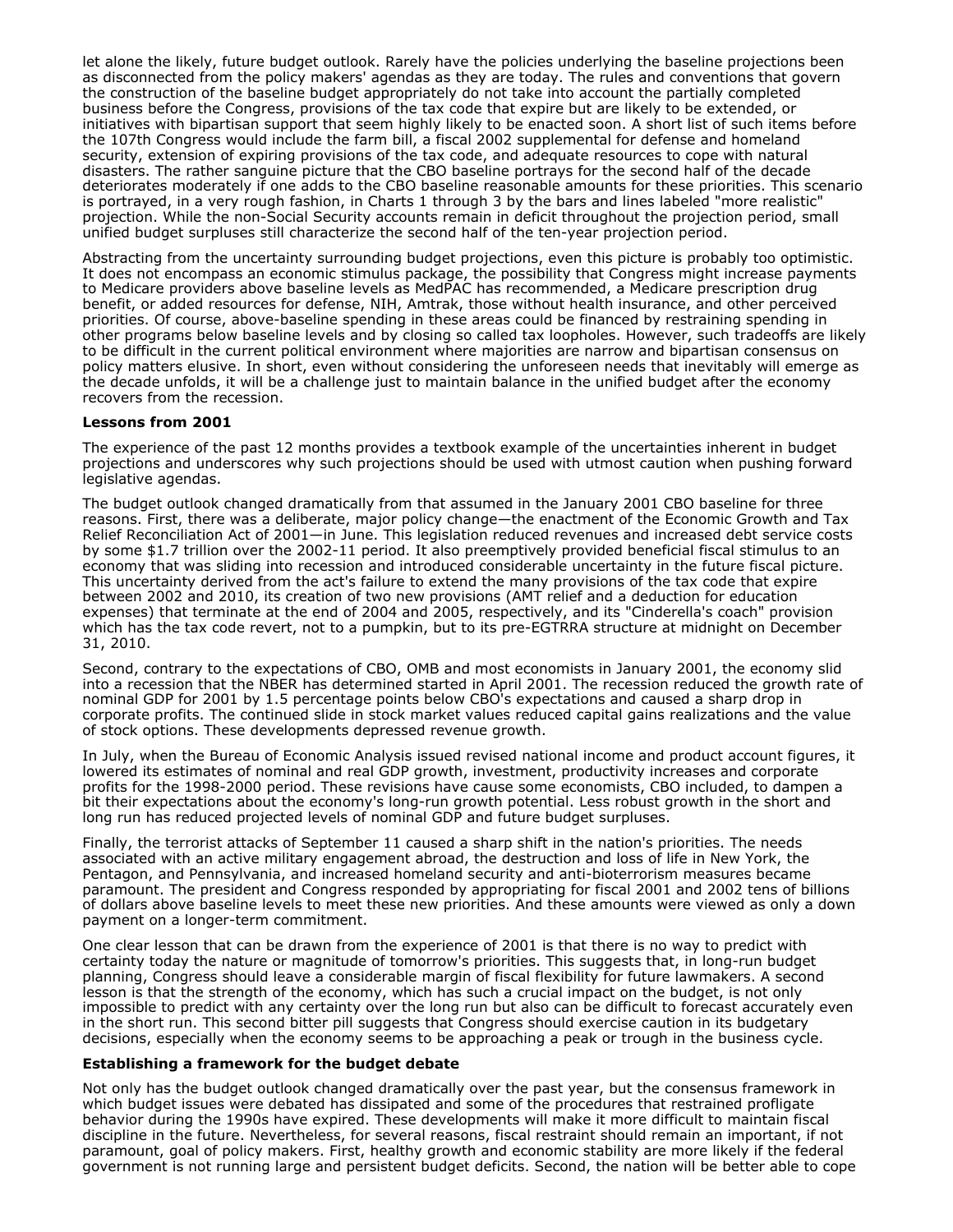with the unavoidable challenges posed by the aging of the population if fiscal discipline is maintained and the government is not saddled with large and growing debt service obligations when the baby boomers begin to retire. Third, policy choices tend to be more rational and debate less contentious when fiscal discipline prevails. In an environment of persistent deficits, policies designed to address the nation's problems often are constrained or distorted and, therefore, less effective. Symbolic rather than substantive responses to problems are too often adopted. Finally, policy makers are less likely to resort to procedural gimmickry—such as Constitutional amendments requiring a balanced budget and lock box prescriptions—if fiscal discipline is maintained.

The first step policy makers need to take to reestablish a framework for the budget debate is to agree on an appropriate fiscal goal for the nation. From the end of World War II through the early 1960s, the consensus fiscal goal of policy makers was to balance the administrative budget, a target attained in 6 of the 16 years from 1947 through 1962. From the mid 1960s through the late 1970s, the goal was refined to be balancing the unified budget over the business cycle. In other words, deficits would be tolerated when the economy was operating significantly below its capacity but surpluses would be expected when the economy's resources were fully utilized. Only once during this period was the target achieved. As deficits persisted and grew, the goal became balancing the unified budget no matter what the state of the economy, a goal that was finally achieved, quite unexpectedly, in fiscal 1998.

When rapid economic growth, a soaring stock market and political gridlock combined to generate surpluses in the government's non-Social Security accounts in fiscal 1999, policy makers began to consider raising the bar. By January of 2001, a broad bipartisan consensus had developed around the notion that, at a minimum, the nation's fiscal goal should be to balance or maintain small surpluses in the non Social Security accounts while devoting Social Security's surpluses to debt retirement or structural program reform. Some wanted to go farther and wall off the Medicare Hospital Insurance surpluses for debt reduction or Medicare reform. Lock box proposals, which the sponsors claimed would realize these goals, proliferated.

After September 11 discussions about the appropriate fiscal goal for the nation ceased. Nevertheless, the Budget Committees should, as part of their consideration of the fiscal 2003 budget resolution, attempt to develop a consensus around a long-run fiscal goal for the nation. It could be to balance the unified budget, achieve balance in the non Social Security accounts, or meet some other target. Of course, no single goal is analytically right or economically optimal. The choice of a target depends on judgments—how one values present versus future needs, how one values public versus private goods, and what one thinks is politically sustainable. What may be the appropriate goal for the current decade may be quite different from that which makes the most sense for the next ten years. While the CBO projections suggest that Congress will find it challenging just to sustain balance in the unified budget, I would urge you to set your sights higher and strive to maintain unified budget surpluses of 1 percent to 1.5 percent of GDP during good economic times. Maintaining balance in the non-Social Security budget would be a slightly more ambitious goal, but one with more political appeal.

Once a fiscal goal is agreed to, procedures must be established to achieve and sustain fiscal discipline. During the 1990s, this was accomplished through enactment every few years of multi year deficit reduction packages whose terms were enforced by discretionary spending caps and pay-as-you-go (PAYGO) restraints on mandatory spending and revenue measures. The system worked fairly well from fiscal 1991 through fiscal 1998 because the spending caps were achievable in the post Cold War environment, fear of deficits loomed large, the economy was strong, and political gridlock prevailed. After 1998, the effectiveness of this approach deteriorated. The spending caps established by the 1997 Balanced Budget Act, which called for real reductions in discretionary spending of roughly 10 percent between 1998 and 2002, were politically unsustainable in an era of growing surpluses. The payment reductions imposed on Medicare providers were too deep for many to absorb at a time when their costs were beginning to rise rapidly and payments from other sources were constrained. And so Congress flouted the restraints of the Budget Enforcement Act. Nevertheless, gridlock on major initiatives and a strong economy kept the surpluses growing through fiscal 2000.

Notwithstanding the record of the past three years, experience suggests that multi-year discretionary spending caps and PAYGO restraints can serve useful roles if Congress wishes to adopt procedures that lead to the attainment of a specific fiscal goal sometime in the future. Prospectively establishing caps on discretionary spending several years in advance would almost certainly restrain spending below the levels that would result from a process in which limits were set annually through the budget resolution. To be effective, however, spending caps and PAYGO restraints must be realistic—they must reflect the overall budget situation, the fiscal goal, and changes in the political consensus. Both restraints must be flexible enough to accommodate the vicissitudes of the budget—they must be able to bend, but not too much.

Should the budget outlook improve markedly to the point where the fiscal goal was likely to be exceeded—the situation Congress faced in early 2001—some more sophisticated process than that of the Budget Enforcement Act would be more appropriate. Elsewhere I have suggested that, under such circumstances, it would be prudent to limit each Congress' ability to encumber future surpluses that were projected to exceed the fiscal goal. For example, if the goal were to maintain balance in the non Social Security portion of the budget and CBO's baseline projections showed large and growing on-budget surpluses, the budget resolution would be required to place limits on spending and revenue legislation so that new initiatives absorbed no more than 80 percent of the surpluses projected for the next two years, 70 percent of the surpluses projected for the following two years—on down to 40 percent of the surpluses projected for years nine and ten. Such a calibrated system recognizes that the uncertainty that surrounds budget projections increases the farther in the future one projects. It also reflects the reality that today's lawmakers may not be the best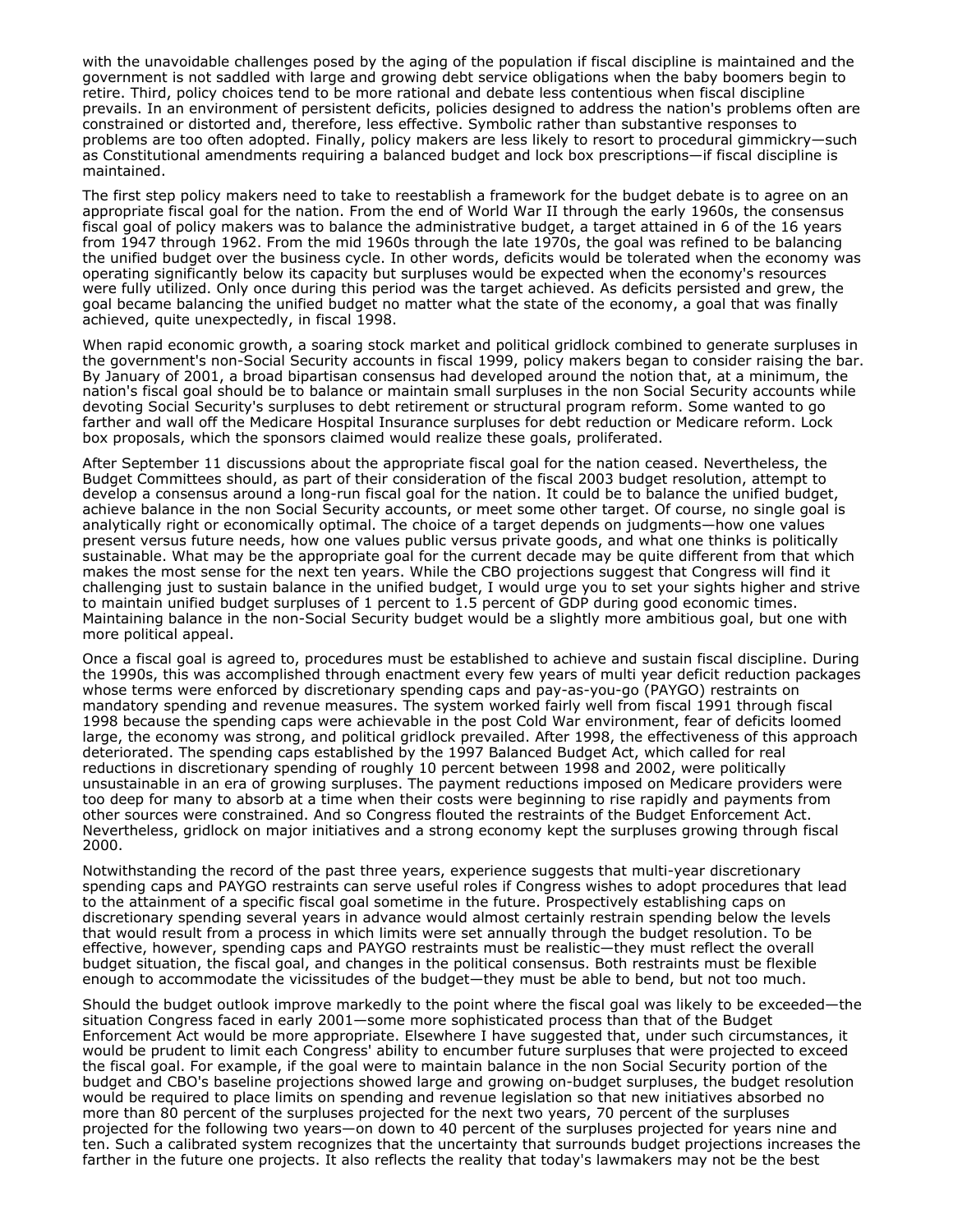judges of the nation's needs five or ten years hence. If future legislators are left with some significant fiscal flexibility, they will be able to address the nation's problems without raising taxes, reducing spending on necessary programs, or increasing the deficit.

#### **Developing fiscal flexibility for the future**

Realistic estimates of the budget outlook, such as those discussed earlier in this statement, suggest that it will be a challenge to attain and then maintain balance in the unified budget if lawmakers complete the unfinished business before the 107th Congress. In other words, little if any of Social Security's surpluses will be available to pay down debt or invest in structural entitlement reforms over the next ten years. And nothing will be available for emerging priorities. In short, taxes will have to be raised, program spending cut, or unified budget deficits tolerated to address future problems.

Congress could avoid placing future policy makers in this painful predicament by adopting measures now that create greater fiscal flexibility in the future. The most straightforward approach would be to modify the provisions of the EGTRRA. From its enactment, this legislation was incomplete and required further action. The provisions that provide AMT relief and deductions for educational expenses terminate in mid-stream, and the entire act sunsets after 2010. With the deterioration in the long-run budget outlook and the emergence of new priorities, the uncertainty surrounding the level of tax relief that the nation will conider prudent after 2010 has increased.

To eliminate this uncertainty, consolidate the tax cuts that have already been implemented, and create greater fiscal flexibility for the future, it would be judicious to index and make permanent all of the currently effective provisions of EGTRRA and put the provisions that are not yet implemented on hold. As Congress debates the disposition of any future surpluses that exceed the agreed-upon fiscal goal, it would be free to activate the various frozen provisions. But they would have to compete with other national priorities for the available resources.

Very rough estimates suggest that this proposal would provide well over \$300 billion in increased fiscal flexibility over the 2003-12 period relative to the CBO baseline. Compared to a scenario in which the AMT relief and education expense deductions are extended and EGTRRA is made permanent after 2010, the savings could well exceed \$600 billion. A very rough idea of how this proposal would change the non-Social Security budget outlook is provided in Chart 5. Rather than facing continued budget deficits as depicted in the "more realistic" baseline scenario, on budget surplus would reemerge after 2010. These surpluses could be used for further tax cuts or other national priorities.

Some will characterize this proposal as a tax "increase." In fact, for both for 2003 and for the period after 2010, it represents a reduction in tax burdens imposed by current law. In addition, throughout the whole period, indexing the bottom bracket would provide tax relief, relative to current law, to the majority of taxpayers who face the bottom two marginal rates.

#### **Conclusion**

The budget outlook is not as rosy as it was 12 months ago. Notwithstanding the deterioration that we have already seen, the nation is in a far stronger fiscal position than it was anytime from the late 1970s through the mid 1990s. If the nation slips back into serious budget difficulties, it will be because of decisions yet to be made. With so many outstanding promises, however, it will be difficult to make the tough decisions needed to keep out of such difficulties. To strengthen its resolve and structure its actions, the Congress needs to lay out a clear fiscal goal for the nation and revise the budget process so that it can help attain that objective.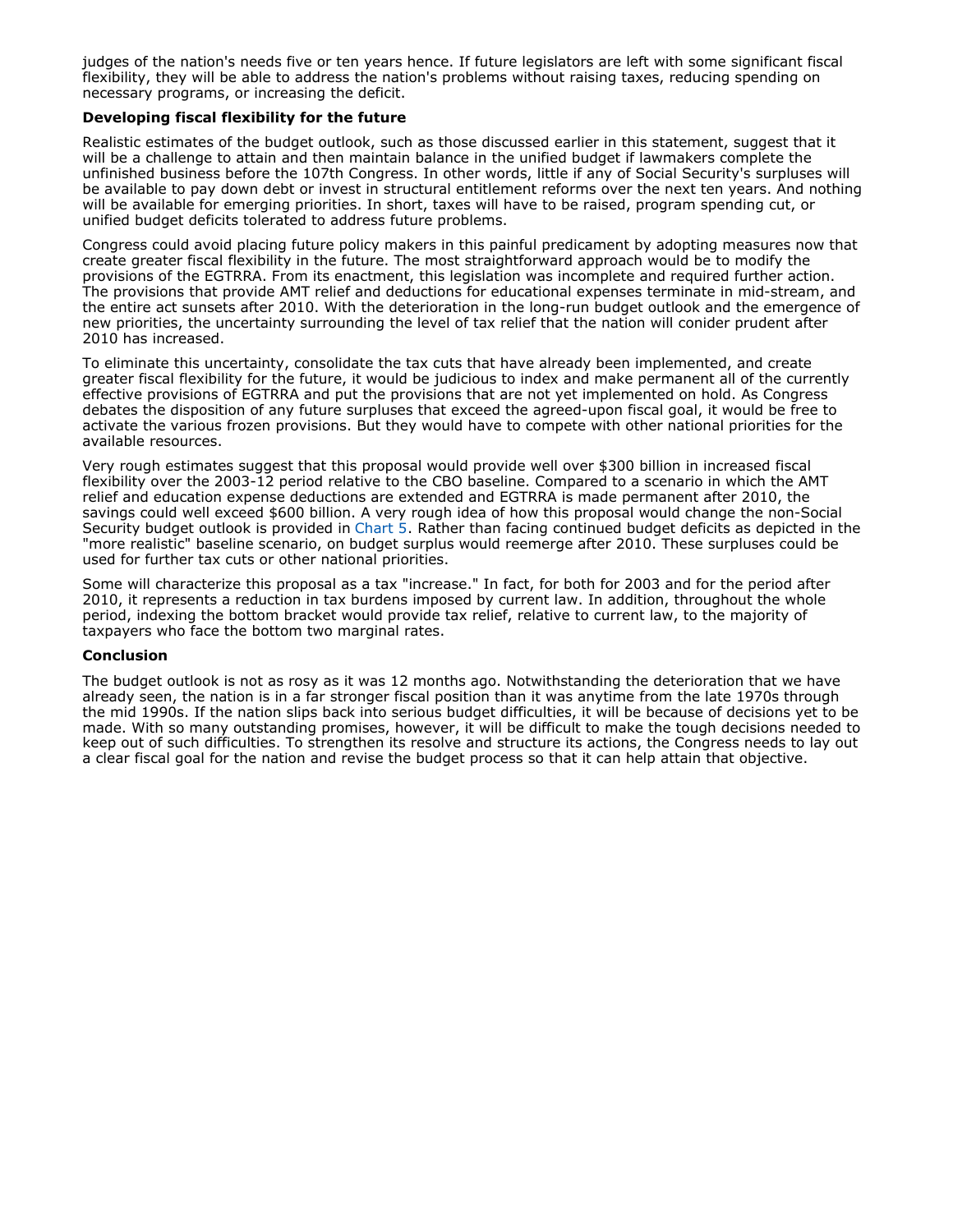

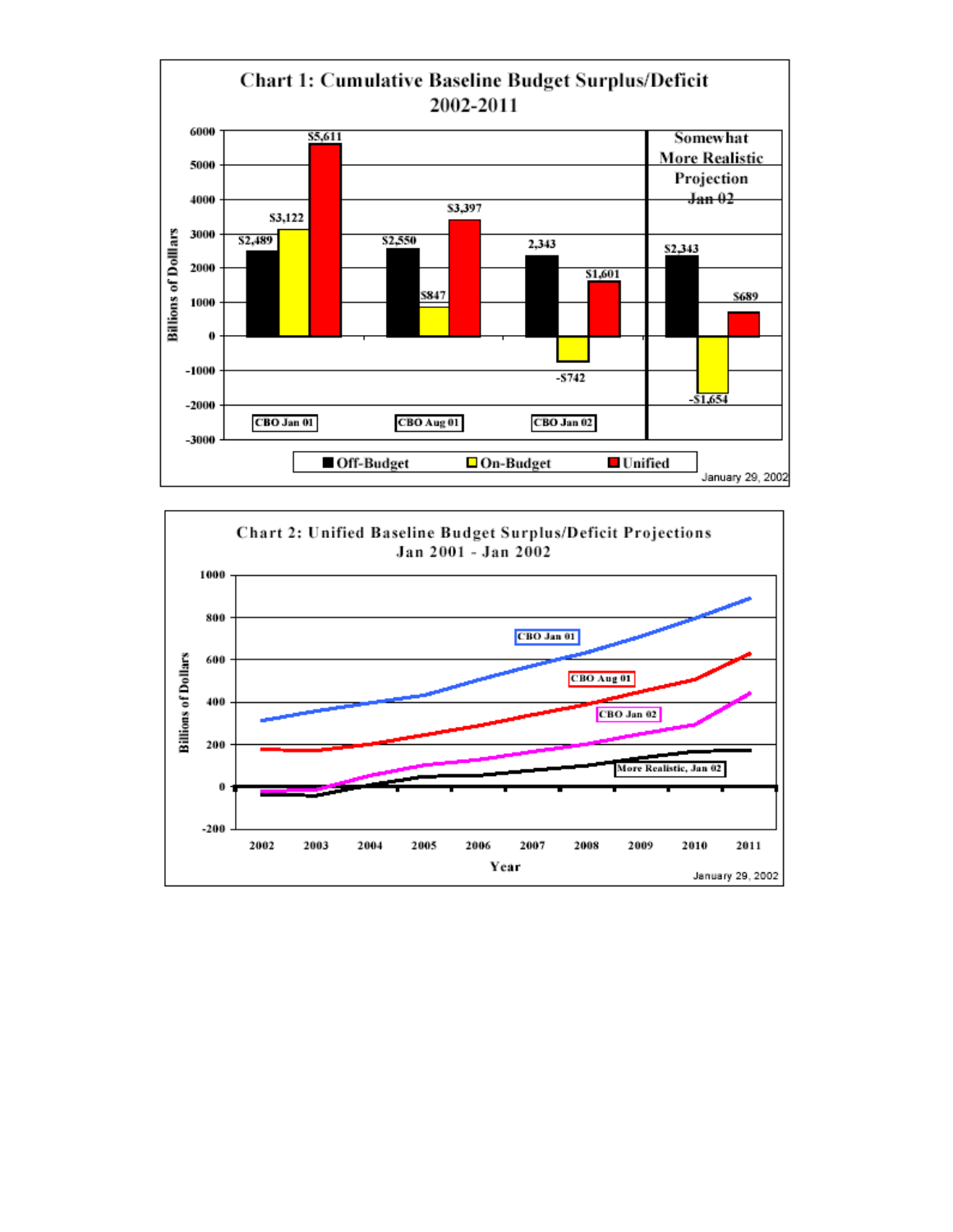